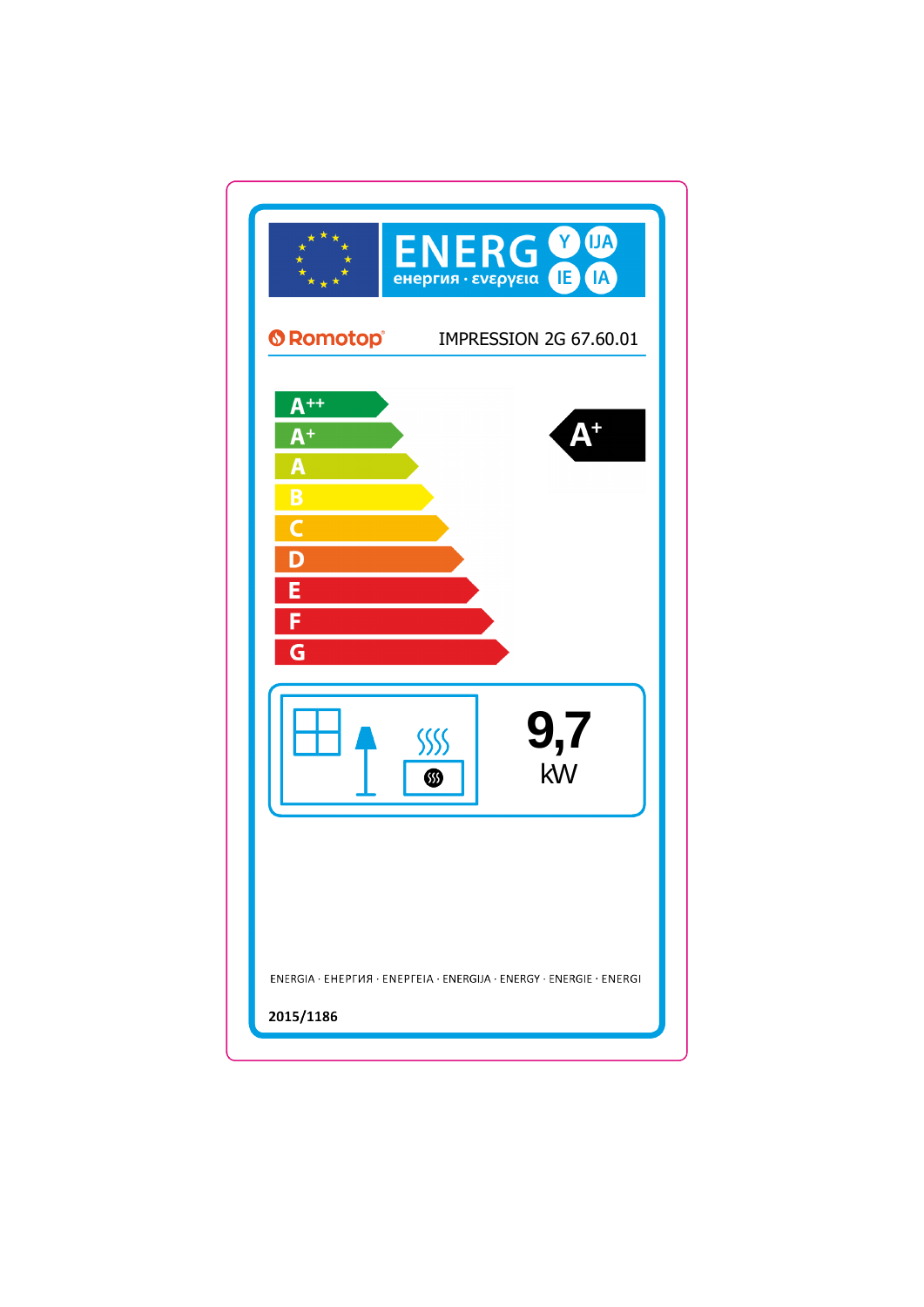

#### **Informační list výrobku dle nařízení EU 2015/1186**

**Údaje v informačním listu lokálního topidla musí být uvedeny v tomto pořadí a musí být obsaženy v brožuře k výrobku nebo jiné dokumentaci poskytované k výrobku.**

| Název nebo ochranná známka dodavatele:             | Romotop spol. s r. o.  | Meno dodávateľa alebo jeho ochranná známka:                      | Romotop spol. s r. o.         |
|----------------------------------------------------|------------------------|------------------------------------------------------------------|-------------------------------|
|                                                    |                        |                                                                  |                               |
| Identifikační značka modelu používaná dodavatelem: | Impression 2G 67.60.01 | Identifikačný kód modelu dodávateľa:                             | <b>Impression 2G 67.60.01</b> |
|                                                    |                        |                                                                  |                               |
| Třída energetické účinnosti modelu:                | $A+$                   | Trieda energetickej účinnosti modelu:                            | $A+$                          |
|                                                    |                        |                                                                  |                               |
| Přímý tepelný výkon (kW):                          | 9,7                    | Priamy tepelný výkon (kW):                                       | 9,7                           |
|                                                    |                        |                                                                  |                               |
| Nepřímý tepelný výkon (kW):                        | $\mathbf{0}$           | Nepriamy tepelný výkon (kW):                                     | $\mathbf{0}$                  |
|                                                    |                        |                                                                  |                               |
| Index energetické účinnosti EEI:                   | 107,3                  | Index energetickej účinnosti EEI:                                | 107,3                         |
|                                                    |                        |                                                                  |                               |
| Energetická účinnost u jmenovitého výkonu (%):     | 80,2                   | Užitočná energetická účinnosť pri menovitom tepelnom výkone (%): | 80,2                          |
|                                                    |                        |                                                                  |                               |
| Energetická účinnost u minimálního zatížení (%):   | Pass                   | Užitočná energetická účinnosť pri minimálnom zaťažení (%):       | <b>Pass</b>                   |
|                                                    |                        |                                                                  |                               |
| Zvláštní opatření (při montáži, údržbě):           | viz. Návod             | Opatrenia (pri montáži, údržbe):                                 | pozrite Návod                 |

## **Informačný list výrobku podľa nariadenia EU 2015/1186**

**Informácie uvedené v informačnom liste výrobku pre lokálny ohrievač priestoru sa uvádzajú v tomto poradí a musia byť uvedené v brožúre o výrobku alebo v iných dokumentoch pripojených k výrobku.**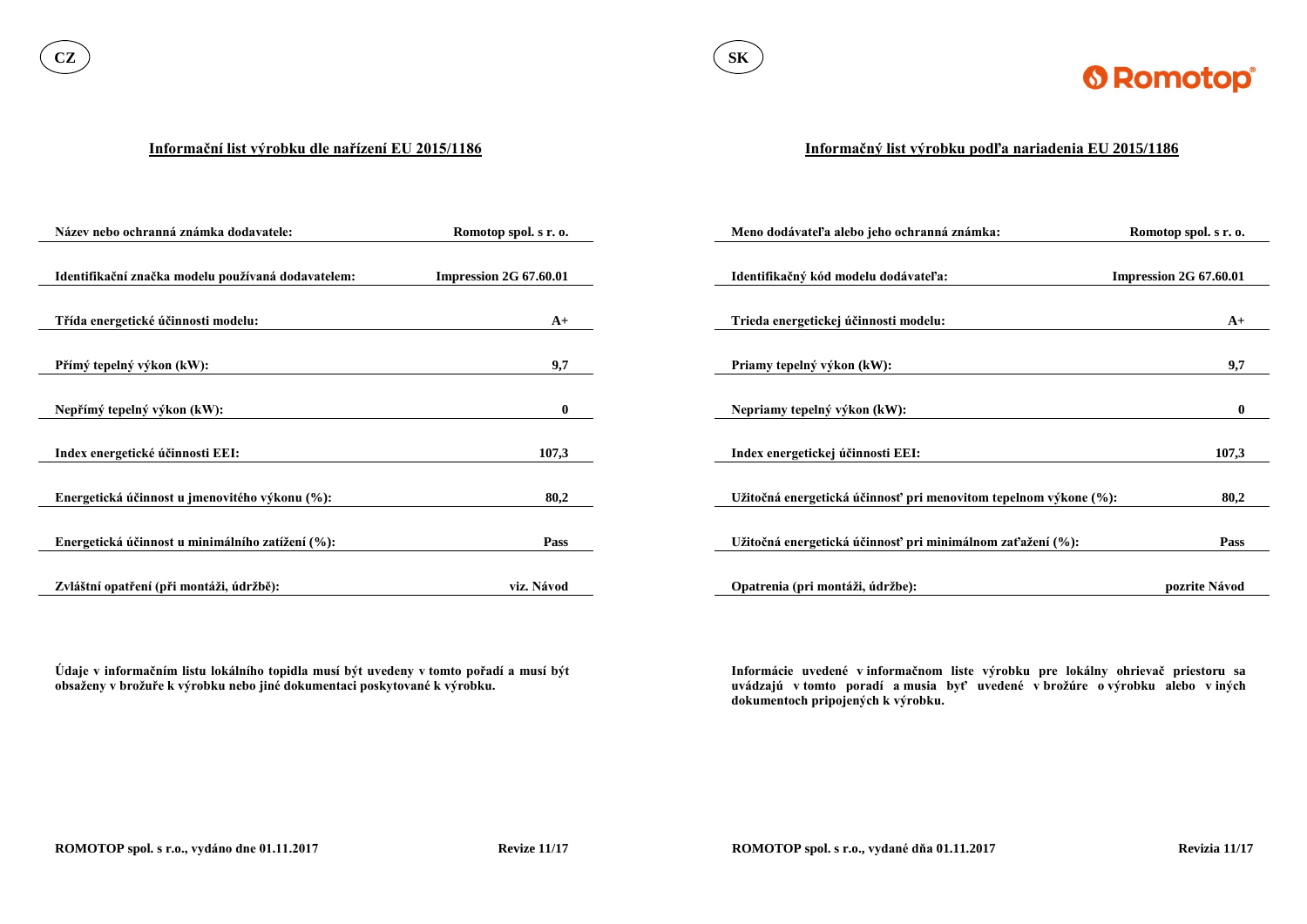**PL**



## **Karta produktu rozporządzenia EU 2015/1186**

| Nazwa dostawcy lub znak towarowy:                          | Romotop spol. s r. o.  |  |
|------------------------------------------------------------|------------------------|--|
| Identyfikator modelu dostawcy:                             | Impression 2G 67.60.01 |  |
| Klasa efektywności energetycznej modelu:                   | $A+$                   |  |
| Bezpośrednia moc cieplna produktu (kW):                    | 9,7                    |  |
| Pośrednia moc cieplna produktu (kW):                       | $\boldsymbol{0}$       |  |
| Współczynnik efektywności energetycznej EEI:               | 107,3                  |  |
| Sprawność użytkowa przy nominalnej mocy cieplnej oraz (%): | 80,2                   |  |
| Sprawność użytkowa przy minimalnym obciążeniu (%):         | <b>Pass</b>            |  |
| Srodki specjalne (podczas instalacji, serwisu):            | Partz instrukcje       |  |

**Informacje w karcie produktu miejscowego ogrzewacza pomieszczeń muszą być podawane w poniższej kolejności oraz zawarte w broszurze dotyczącej produktu lub w innych materiałach dostarczanych wraz z produktem.**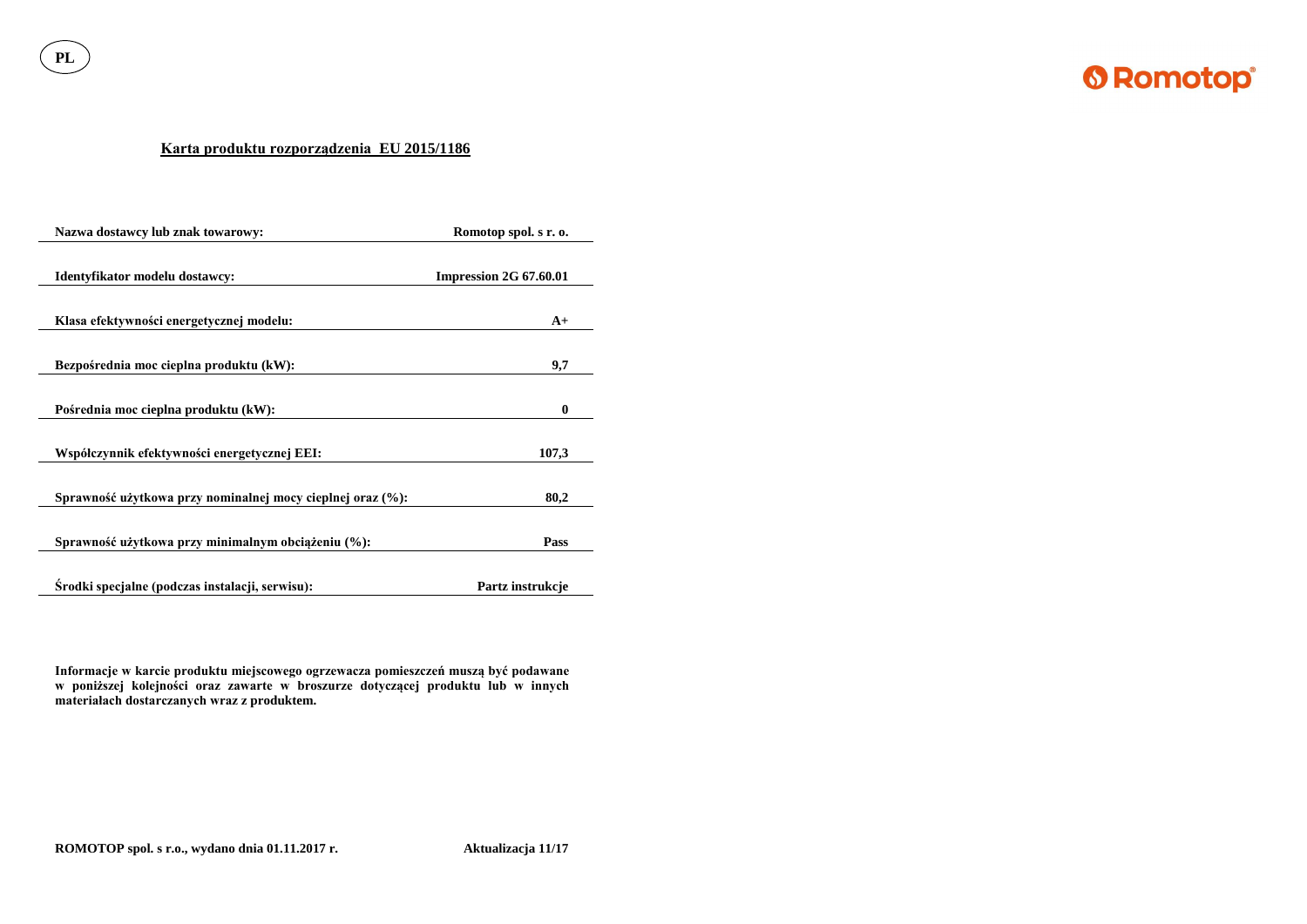

#### **Product sheet under Regulation EU 2015/1186**

**The information in the product sheet of the local space heater shall be provided in the following order and shall be included in the product brochure or other literature provided with the product.**

| <b>Supplier's name or trademark:</b>                        | Romotop spol. s r. o.  | Name oder Warenzeichen des Lieferanten:                      | <b>Romotop GmbH</b>    |
|-------------------------------------------------------------|------------------------|--------------------------------------------------------------|------------------------|
|                                                             |                        |                                                              |                        |
| Supplier's model identifier:                                | Impression 2G 67.60.01 | <b>Modellkennung des Lieferanten:</b>                        | Impression 2G 67.60.01 |
|                                                             |                        |                                                              |                        |
| The energy efficiency class of the model:                   | $A+$                   | <b>Energieeffizienzklasse des Modells:</b>                   | $A+$                   |
|                                                             |                        |                                                              |                        |
| The direct heat output in (kW):                             | 9,7                    | Direkte Wärmeleistung (kW):                                  | 9,7                    |
|                                                             |                        |                                                              |                        |
| The indirect heat output in $(kW)$ :                        | $\bf{0}$               | Indirekte Wärmeleistung (kW):                                | $\mathbf{0}$           |
|                                                             |                        |                                                              |                        |
| The energy efficiency index EEI:                            | 107,3                  | <b>Energieeffizienzindex EEI:</b>                            | 107,3                  |
|                                                             |                        |                                                              |                        |
| The useful energy efficiency at nominal heat output $(\%):$ | 80,2                   | Energieeffizienz bei Nennwärmeleistung (%):                  | 80,2                   |
|                                                             |                        |                                                              |                        |
| The useful energy efficiency at minimum load $(\%):$        | <b>Pass</b>            | Energieeffizienz bei Mindestlast (%):                        | <b>Pass</b>            |
|                                                             |                        |                                                              |                        |
| Special requirements (instalation, maintanance):            | See instructions       | Besonderen Vorkehrungen (bei der Installation oder Wartung): | siehe Anleitung        |

# **Produktdatenblatt gemäß Verordnung EU 2015/1186**

**Die Angaben auf dem Produktdatenblatt des Einzelraumheizgerätes sind in nachstehender Reihenfolge aufzuführen und in die Produktbroschüre oder andere mit dem Produkt bereitgestellte Unterlagen aufzunehmen.**